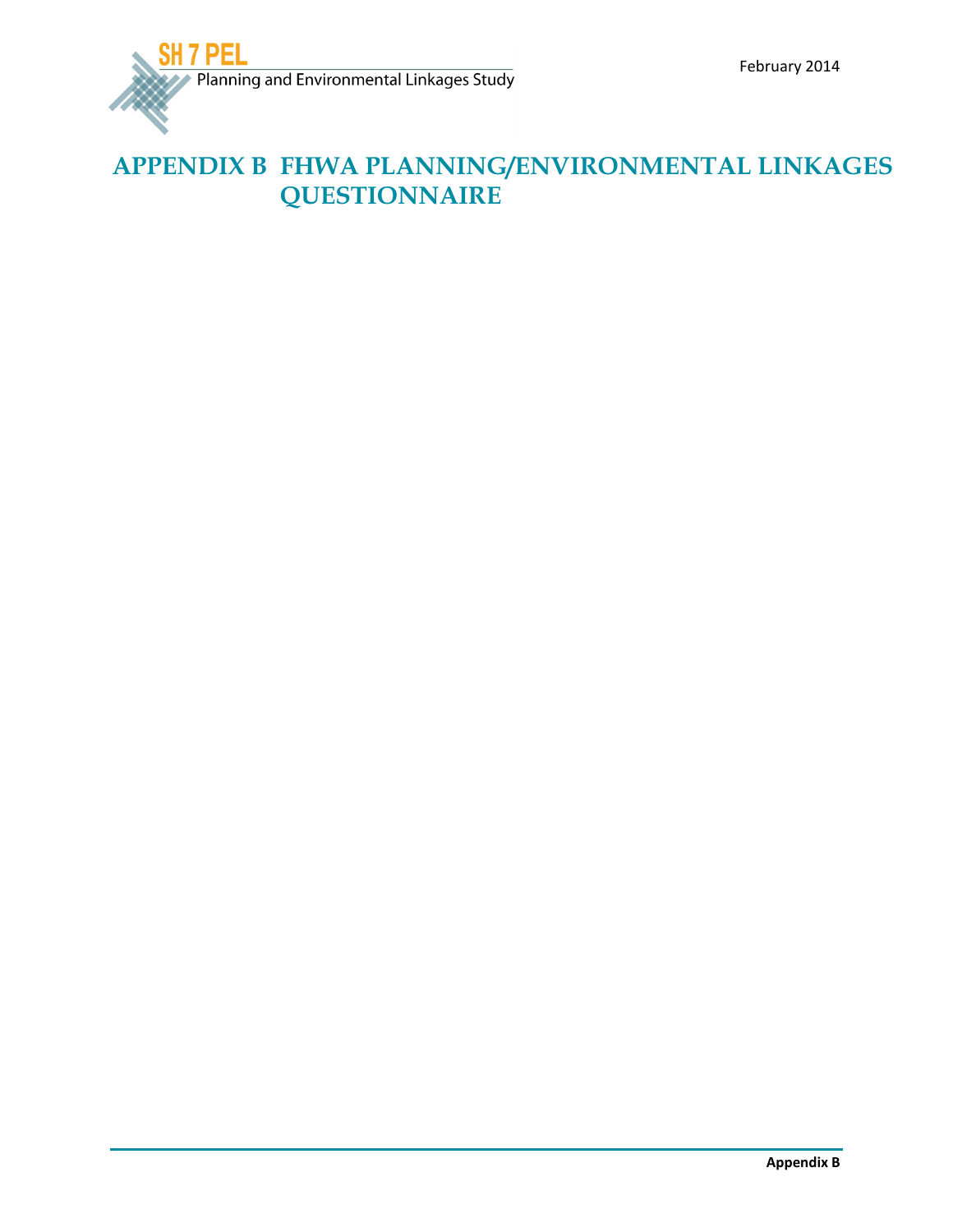

**This page intentionally left blank.**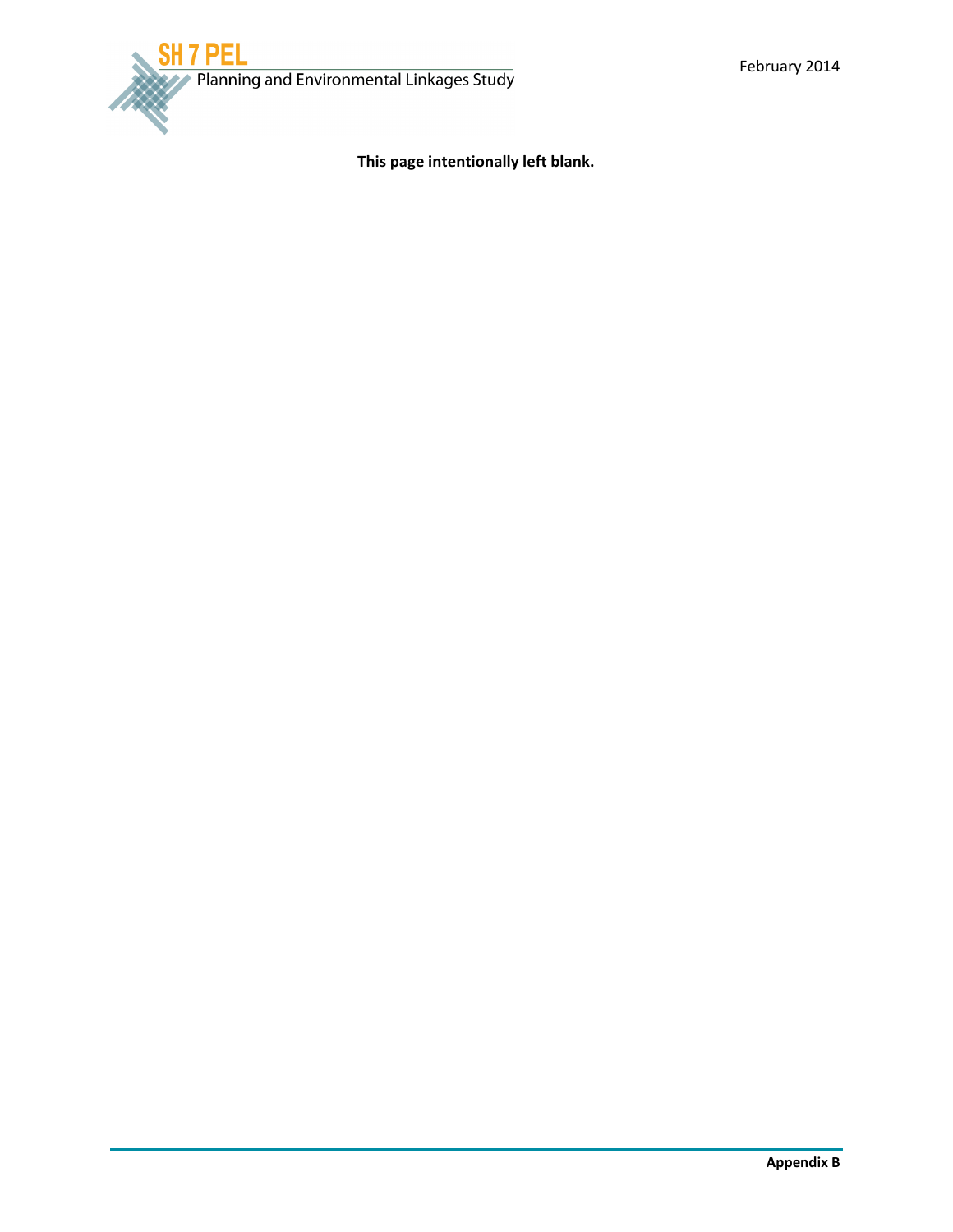February 2014



## **APPENDIX B PEL QUESTIONNAIRE**

This questionnaire is intended to act as a summary of the Planning process and ease the transition from the planning study to a NEPA analysis. Often, there is no overlap in personnel between the planning and NEPA phases of a project, and much (or all) of the history of decisions, etc, is lost. Different planning processes take projects through analysis at different levels of detail. Without knowing how far, or in how much detail a planning study went, NEPA project teams often re-do work that has already been done. Planning teams need to be cautious during the alternative screen process; alternative screening should focus on purpose and need/corridor vision, fatal flaw analysis and possibly mode selection. This may help minimize problems during discussions with resource agencies. Alternatives that have fatal flaws or do not meet the purpose and need/corridor vision cannot be considered viable alternatives, even if they reduce impacts to a particular resource. This questionnaire is consistent with the 23 CFR 450 (Planning regulations) and other FHWA policy on Planning and Environmental Linkage process.

*Instructions: These questions should be used as a guide throughout the planning process, not just answered near completion of the process. When a PEL study (i.e. corridor study) is started, this questionnaire will be given to the project team. Some of the basic questions to consider are: "What did you do?", "What didn't you do?" and "Why?". When the team submits the study to FHWA for review, the completed questionnaire will be included with the submittal. FHWA will use this questionnaire to assist in determining if an effective PEL process has been applied before NEPA processes are authorized to begin. The questionnaire should be included in the planning document as an executive summary, chapter, or appendix.*

- 1. Background:
- a. What is the name of the PEL document and other identifying project information (e.g. subaccount or STIP numbers)?

*State Highway 7 Planning and Environmental Linkages (PEL) Study*

CDOT Project No. STA 007A‐012 (16725)

b. Provide a brief chronology of the planning activities (PEL study) including the year(s) the studies were conducted.

*State Highway 7 Planning and Environmental Linkages (PEL) Study was initiated in November 2011 and concluded in February 2014.*

c. Provide a description of the existing transportation corridor, including project limits, modes, number of lanes, shoulder, access control and surrounding environment (urban vs. rural, residential vs. commercial, etc.)

The study area extends approximately 16 miles along SH 7 from the intersection of Arapahoe Road/SH 7/US 287 (MP 60.68) in the City of Lafayette to US 85 (milepost [MP] 76.98) on the west side of the City of Brighton. East of I‐25, the study area extends approximately two miles north of SH 7 to include  $168<sup>th</sup>$  Avenue, with E-470 as the southern boundary.  $168<sup>th</sup>$  Avenue was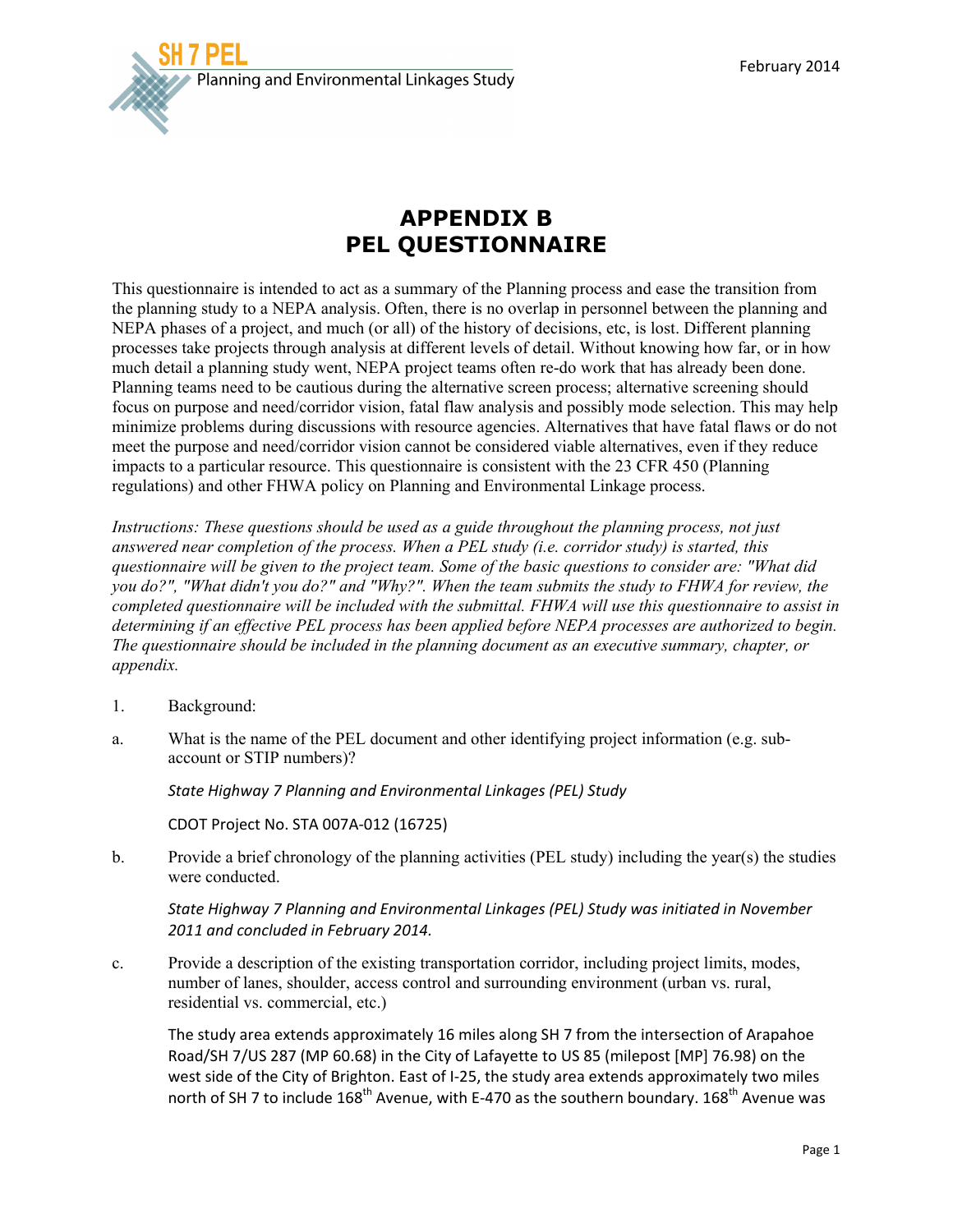

included in the study area to consider it as an alternate east‐west roadway east of I‐25 that runs parallel to SH 7. West of I‐25, the study area extends approximately one mile north of SH 7, with Northwest Parkway as the southern boundary.

A detailed description of the existing transportation system is included in Chapter 3 of the State Highway 7 Planning and Environmental Linkages (PEL) Corridor Conditions Assessment Report, which is included in Appendix A of the *State Highway 7 Planning and Environmental Linkages (PEL) Study.*

d. Who was the sponsor of the PEL study? (CDOT, Local Agency, Other)

Colorado Department of Transportation (CDOT)

e. Who was included on the study team (Name and title of agency representatives, consultants, etc.)?

Monica Pavlik, FHWA Toni Whitfield, FHWA Neil Lacey, CDOT Region 6 Design Dave Kosmiski, CDOT Region 6 Design Leela Rajasekar, CDOT Region 6 Traffic Kirk Webb, CDOT Region 6 Environmental Danny Herrmann, CDOT Region 6 Planning Vanessa Henderson, CDOT Environmental Programs Branch Bob Felsburg, Felsburg Holt and Ullevig (FHU) Kevin Maddoux, FHU Jenny Young, FHU Jeff Dankenbring, FHU Jeff Kullman, Atkins Jim Hanson, Atkins Jamie Archambeau, Atkins Karol Miodonski, Atkins Andrea Meneghel, CDR

f. Are there recent, current or near future planning studies or projects in the vicinity? What is the relationship of this project to those studies/projects?

Yes, refer to Sections 1.1 and 1.2 of the State Highway 7 Planning and Environmental Linkages (PEL) Corridor Conditions Assessment Report, which is included in Appendix A of the *State Highway 7 Planning and Environmental Linkages (PEL) Study* for a discussion on the planning context and other transportation projects in the vicinity of the study. In addition, the North I‐25 PEL was being conducted concurrently with the SH 7 PEL study.

- 2 Methodology use:
- a. Did you use NEPA-like language? Why or why not?

Yes, NEPA‐like language was used to streamline the environmental process for transportation projects along the corridor.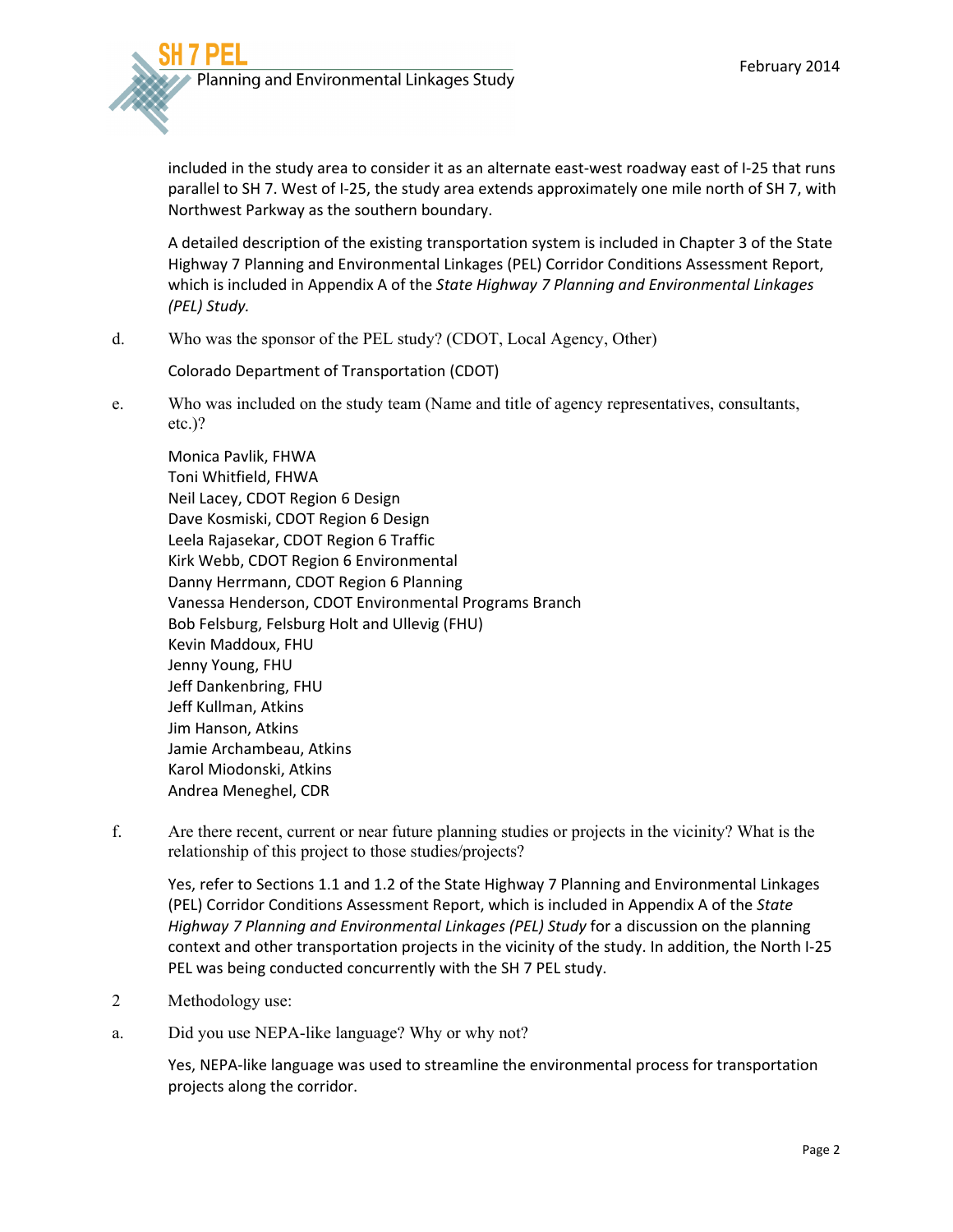

- b. What were the actual terms used and how did you define them? (Provide examples or list)
	- A Purpose and Need Statement was prepared for the study [refer to Chapter 1 of the *State Highway 7 PEL Study*]
	- Recommended Alternative Used for the alternative selected for analysis and to move forward into NEPA.
	- No-Action Alternative Would leave SH 7 as it currently is and would not provide any major capacity improvements; however, the No‐Action Alternative would include safety and maintenance activities that would be required to sustain an operational transportation system.
	- Environmental Consequences Discusses the impacts on the environmental and cultural resources that would be expected under the Recommended Alternative
	- Next Steps/Mitigation Strategies Describes the next steps necessary for the environmental and cultural resources analyzed and mitigation measures that have been identified to address adverse impacts that would be expected with the Recommended Alternative
- c. How do you see these terms being used in NEPA documents?

These terms will be used in NEPA documents in a similar fashion as they were used in the PEL study.

d. What were the key steps and coordination points in the PEL decision-making process? Who were the decision-makers and who else participated in those key steps?

A Project Management Team (PMT) with FHWA, CDOT, and the consultant team was formed and met monthly over the course of the project.

A Technical Working Group (TWG) was formed and met on a monthly to bi‐monthly basis. The TWG consisted of Adams County, Boulder County, City of Boulder, City and County of Broomfield, City of Brighton, City of Lafayette, City of Thornton, Town of Erie, Weld County, Northwest Parkway, DRCOG, RTD, FHWA, CDOT Environmental Programs Branch, CDOT Planning, CDOT Office of Policy and Government Relations, CDOT Region 4, and CDOT Region 6.

US Army Corps of Engineers (USACE), US Department of Interior Fish and Wildlife Service (USFWS), US Environmental Protection Agency (USEPA), Colorado Department of Natural Resources Parks and Wildlife (CPW), and State Historic Preservation Officer (SHPO) were invited to a Natural Resources Agency Scoping Meeting on May 31, 2012. If the agency was unable to attend, they were invited to participate in one‐on‐one meetings regarding the existing conditions within the project area and the PEL process. Comments were received from USFWS, CPW, and USACE on the project.

e. How should the PEL information below be presented in NEPA?

The PEL information presented below should be presented in NEPA in a similar fashion as it was used in the PEL study.

- 3 Agency coordination:
- a. Provide a synopsis of coordination with federal, tribal, state and local environmental, regulatory and resource agencies. Describe their level of participation and how you coordinated with them.

Refer to Chapter 6 of the *State Highway 7 PEL Study.*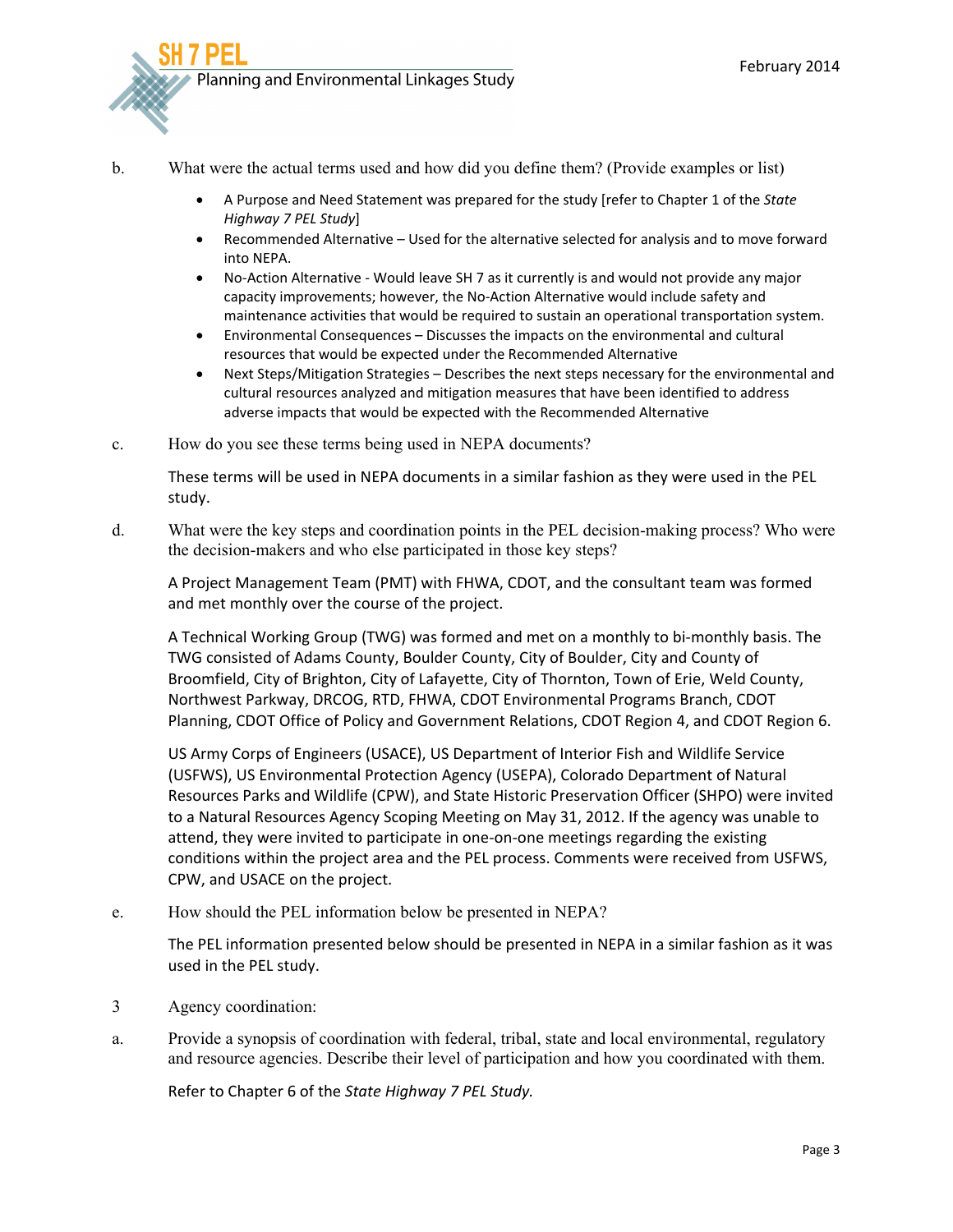



- b. What transportation agencies (e.g. for adjacent jurisdictions) did you coordinate with or were involved in the PEL study?
- c. Refer to Section 6.1 of the *State Highway 7 PEL Study.*
- d. What steps will need to be taken with each agency during NEPA scoping?

The steps to be taken will depend on the type of future NEPA documentation prepared for the construction projects that will be developed for the corridor.

- 4 Public coordination:
- a. Provide a synopsis of your coordination efforts with the public and stakeholders.

Refer to Chapter 6 of the *State Highway 7 PEL Study.*

- 5 Corridor Vision/Purpose and Need:
- a. What was the scope of the PEL study and the reason for doing it?

Refer to Sections 1.2 and 1.3 of the *State Highway 7 PEL Study.*

b. Provide the corridor vision, objectives, or purpose and need statement.

Refer to Sections 1.2 and 1.3 of the *State Highway 7 PEL Study.*

c. What steps will need to be taken during the NEPA process to make this a project-level purpose and need statement?

This Purpose and Need Statement addresses the SH 7 corridor from US 85 to US 287. Depending on the specific project, the Purpose and Need Statement will need to be revised to address the specific needs at that location.

- 6 Range of alternatives considered, screening criteria and screening process:
- a. What types of alternatives were looked at? (Provide a one or two sentence summary and reference document.)

Refer to Chapter 2 of the *State Highway 7 PEL Study.*

b. How did you select the screening criteria and screening process?

Refer to Chapter 2 of the *State Highway 7 PEL Study.*

c. For alternative(s) that were screened out, briefly summarize the reasons for eliminating the alternative(s). (During the initial screenings, this generally will focus on fatal flaws)

Refer to Chapter 2 of the *State Highway 7 PEL Study.*

d. Which alternatives should be brought forward into NEPA and why?

The Recommended Alternative should be brought forward into NEPA. Please refer to Chapter 3 of the *State Highway 7 PEL Study.*

e. Did the public, stakeholders, and agencies have an opportunity to comment during this process?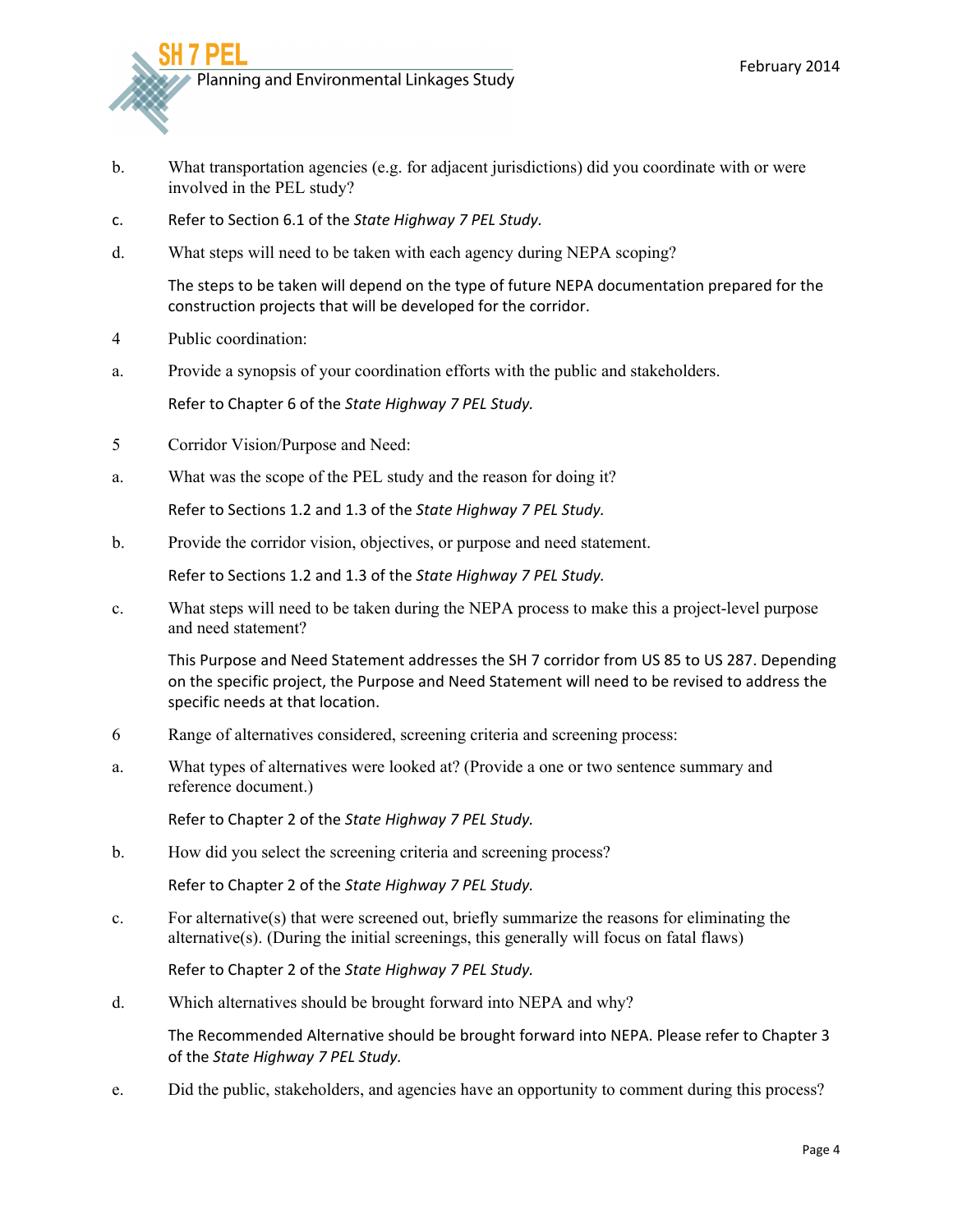

Yes, Refer to Chapter 6 of the *State Highway 7 PEL Study.*

f. Were there unresolved issues with the public, stakeholders and/or agencies?

Long term alternative considerations were identified. Please refer to Chapter 2 of the *State Highway 7 PEL Study.*

Planning assumptions and analytical methods:

- 7 What is the forecast year used in the PEL study? Year 2035
- a. What method was used for forecasting traffic volumes?

Refer to Chapter 4 of the *State Highway 7 PEL Study.*

b. Are the planning assumptions and the corridor vision/purpose and need statement consistent with the long-range transportation plan?

Refer to Chapter 4 of the *State Highway 7 PEL Study.*

c. What were the future year policy and/or data assumptions used in the transportation planning process related to land use, economic development, transportation costs and network expansion?

Refer to Chapter 4 of the *State Highway 7 PEL Study.*

- 8 Resources (wetlands, cultural, etc.) reviewed. For each resource or group of resources reviewed, provide the following:
- a. In the PEL study, at what level of detail was the resource reviewed and what was the method of review?

A detailed description of the environmental resources analyzed is included in Chapter 5 of the State Highway 7 PEL Corridor Conditions Assessment Report, which is included in Appendix A of the *State Highway 7 PEL Study,* and Chapter 5 of the *State Highway 7 PEL Study.*

b. Is this resource present in the area and what is the existing environmental condition for this resource?

The existing conditions of the environmental resources analyzed are included in Chapter 5 of the State Highway 7 PEL Corridor Conditions Assessment Report, which is included in Appendix A of the *State Highway 7 PEL Study.*

c. What are the issues that need to be considered during NEPA, including potential resource impacts and potential mitigation requirements (if known)?

Refer to Chapter 5 of the *State Highway 7 PEL Study.*

d. How will the data provided need to be supplemented during NEPA?

Refer to Chapter 5 of the *State Highway 7 PEL Study.*

e. List resources that were not reviewed in the PEL study and why? Indicate whether or not they will need to be reviewed in NEPA and explain why.